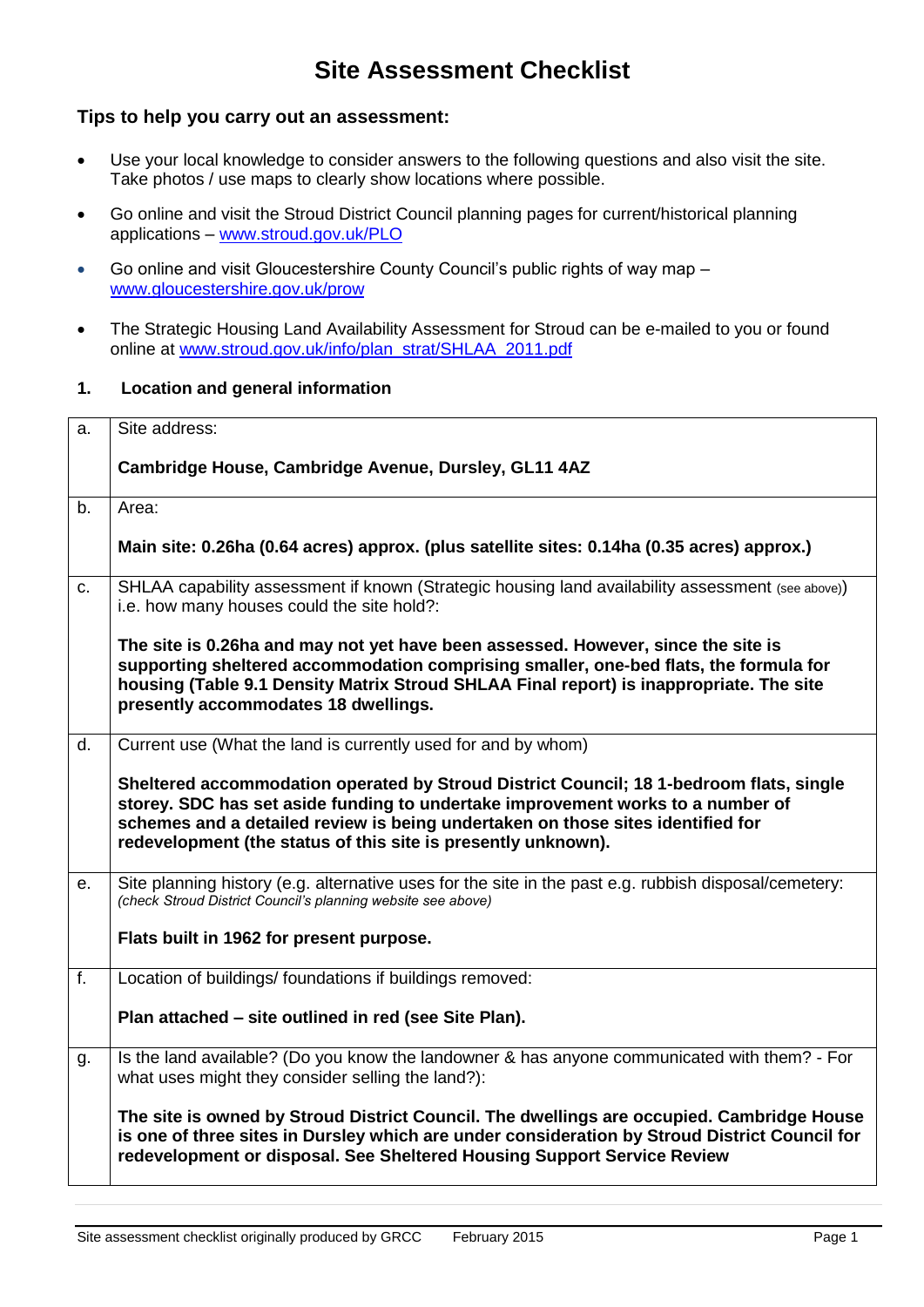|    | May 2014 and ARK Consulting Assets Review 2015 (link on SDC website presently not<br>functioning). Redevelopment prospects not before 2020. SDC should consider presenting<br>its plans for the site to the NDP Group. Contact at SDC is Dave Milner 754175 |
|----|-------------------------------------------------------------------------------------------------------------------------------------------------------------------------------------------------------------------------------------------------------------|
| h. | Current or expired planning permissions:<br>(check Stroud District Council's planning website see above)<br>None found.                                                                                                                                     |

# **2. Designations and known constraints**

| a.          | Are there any planning constraints eg is the land in a Conservation Area/AONB/SSSI? (use the maps<br>provided by the Project Administrator/available in the office to establish any or check Stroud District Council's planning<br>website, see above)                            |
|-------------|-----------------------------------------------------------------------------------------------------------------------------------------------------------------------------------------------------------------------------------------------------------------------------------|
|             | Part of Woodmancote is a Conservation Area; a number of listed buildings are in the<br>immediate vicinity of the site.                                                                                                                                                            |
| b.          | Does the site flood?                                                                                                                                                                                                                                                              |
|             | No.                                                                                                                                                                                                                                                                               |
| $C_{\cdot}$ | Are there any easements or covenants on the land?                                                                                                                                                                                                                                 |
|             | Not known. Check with SDC.                                                                                                                                                                                                                                                        |
| d.          | Wildlife settlements on the land e.g. wild orchids, crested newts, badgers                                                                                                                                                                                                        |
|             | The site is built over with only small grassed areas. No obvious signs of wildlife settlement<br>- perhaps unlikely due to the proximity to human activity.                                                                                                                       |
| е.          | Agricultural best and most versatile land quality /Tree preservation orders in place/ ancient<br>woodland:                                                                                                                                                                        |
|             | n/a                                                                                                                                                                                                                                                                               |
| f.          | Gas pipelines/ pylons/power /telephone cables/ drains/ springs/water courses:                                                                                                                                                                                                     |
|             | All services are provided to the existing buildings on the site. Location of services to be<br>checked with the relevant utility company. No overhead cables in the vicinity. Surface water<br>and foul drains present. An electricity sub-station is situated close to the site. |
| g.          | Any rights of way/footpaths, official or otherwise:<br>(check public rights of way map online, see above)                                                                                                                                                                         |
|             | The site is bounded by footpaths on all sides (footpath and road west and south; footpath<br>(fenced and sunk) east; footpath north).                                                                                                                                             |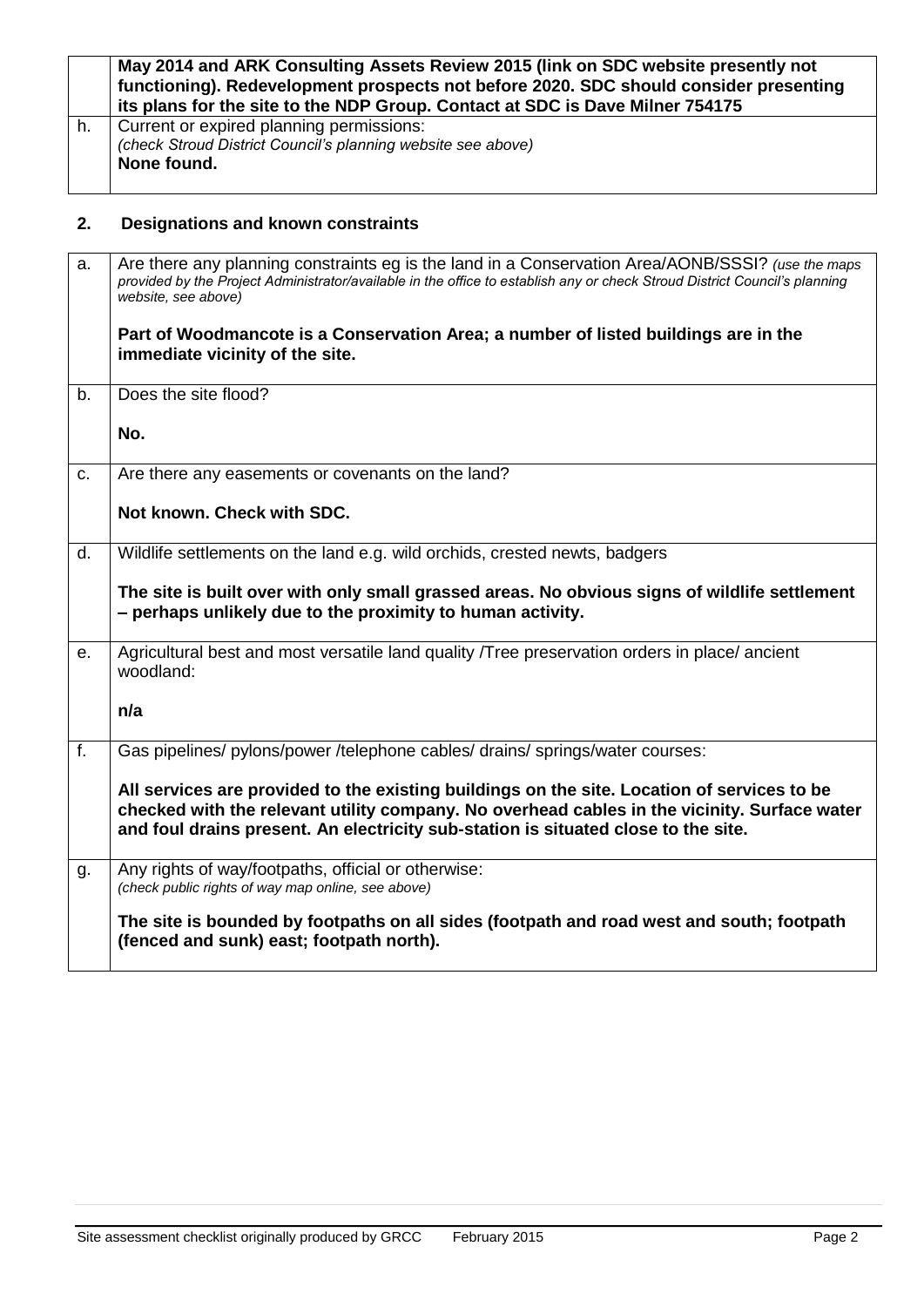#### **3. Site connections and access**

| Walking/cycling/driving distance to local facilities- shop, school, open space, bus stop, other facility:                                                                                                                                                                                                                                                                                                                                                          |
|--------------------------------------------------------------------------------------------------------------------------------------------------------------------------------------------------------------------------------------------------------------------------------------------------------------------------------------------------------------------------------------------------------------------------------------------------------------------|
| The site is a short distance (0.6 mile) from the town centre and thus close to shops, doctor,<br>dentist, restaurants and bus stops (a bus stop is adjacent to the site); primary and<br>secondary schools are within short walking distance; access to nearby open countryside by<br>road and public footpath.                                                                                                                                                    |
| What kind of access i.e. minor path or direct onto a major route? Any speed restrictions? Is the<br>access pedestrian &/or vehicular? Might there be better or more direct access via a ransom strip<br>(owned by whom?) Good access = easy access and good roads approaching it; fair = poor access<br>into the site but good approach roads (or good access into the site but poor approach roads);<br>poor= poor access into the site and poor approach roads): |
| Pedestrian access is good via a wide frontage onto Cambridge Avenue. A limited number of<br>off-street parking places are presently provided for residents, otherwise parking is on the<br>road. Approach roads are good. A 30mph speed restriction applies to all roads in the<br>vicinity of the site.                                                                                                                                                           |
|                                                                                                                                                                                                                                                                                                                                                                                                                                                                    |

### **4. Landscape, views and form**

| a.             | Is the boundary clearly defined and how (fence/hedge/neighbouring buildings/road etc:                                                                                                                                                                                                                                                                                                                                                                                                                                                                                                          |
|----------------|------------------------------------------------------------------------------------------------------------------------------------------------------------------------------------------------------------------------------------------------------------------------------------------------------------------------------------------------------------------------------------------------------------------------------------------------------------------------------------------------------------------------------------------------------------------------------------------------|
|                | The site boundary is clearly defined by walls, a fence and footpaths.                                                                                                                                                                                                                                                                                                                                                                                                                                                                                                                          |
| b.             | The nature of the site (e.g. flat v sloping (how steep?) grass/woods/farmed land/brownfield:                                                                                                                                                                                                                                                                                                                                                                                                                                                                                                   |
|                | The site slopes gently downward from the South to the North. The present building is<br>'stepped' to accommodate this gentle incline. The adjacent road and footways are<br>reasonably level.                                                                                                                                                                                                                                                                                                                                                                                                  |
| C <sub>1</sub> | Who/what adjoins the site – is it overlooked by any housing or perhaps businesses? How might<br>they be impacted by development on the land OR how might they impact on the development eq<br>noise or traffic from businesses:                                                                                                                                                                                                                                                                                                                                                                |
|                | The site is overlooked by houses and flats situated to the north, east and south of the site.<br>Houses on the opposite side of an adjacent green space to the west also overlook the site.<br>Redevelopment of the site should not alter the impact on the adjacent properties; an<br>increase in height (perhaps to a two-storey building) might be possible without making the<br>site too prominent. However visual impact, the potential for increased traffic and parking<br>requirements and increased overlooking between the site and the flats behind will require<br>consideration. |
| $d_{\cdot}$    | Is the site visible from buildings or open spaces further away?:                                                                                                                                                                                                                                                                                                                                                                                                                                                                                                                               |
|                | The site is in a built-up area and as such is not especially distinguishable among the<br>surrounding buildings. It is also at a slightly lower level than much of the adjoining housing<br>and is thus not excessively conspicuous within the general setting.                                                                                                                                                                                                                                                                                                                                |
| е.             | Views out and in- quality and value                                                                                                                                                                                                                                                                                                                                                                                                                                                                                                                                                            |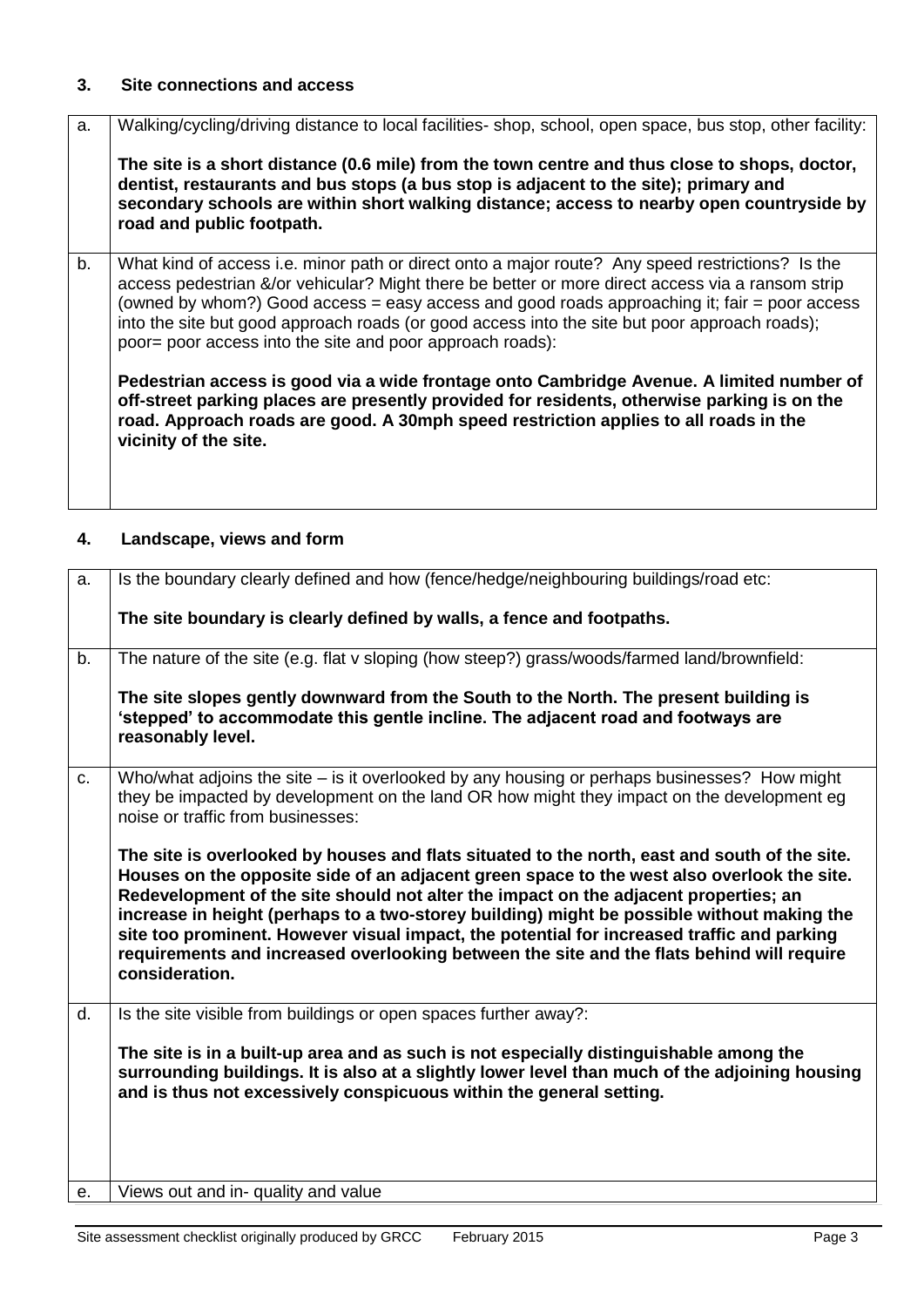**Outward views to the east are of adjacent housing (flats). To the west are views across a green (recreational) area and beyond other housing on Woodmancote towards wooded hillsides. Views to the west are generally open in character. See photographs.**

#### **5. Your findings based on information**

| a.          | Use all this information to make a judgement on the development potential of the site e.g.<br>excellent/good/poor/out of the question:                                                                                                            |
|-------------|---------------------------------------------------------------------------------------------------------------------------------------------------------------------------------------------------------------------------------------------------|
|             | The site is located in a residential area (Woodmancote) of the town which features a mix of<br>residential buildings (e.g. flats, semi-detached, single-storey, terraced).<br>The potential for development/improvement of the site is thus good. |
| b.          | For what uses would you consider it worth developing?:                                                                                                                                                                                            |
|             |                                                                                                                                                                                                                                                   |
|             | Continued residential use – maintaining or increasing the number of sheltered                                                                                                                                                                     |
|             | accommodation units to help meet anticipated demand in the NDP area.                                                                                                                                                                              |
|             |                                                                                                                                                                                                                                                   |
| $C_{\cdot}$ | What conditions/mitigation would you expect before any development could go ahead?                                                                                                                                                                |
|             | Retention of sufficient on-site parking spaces to suit any proposed development;                                                                                                                                                                  |
|             | Assessment of the suitability, security and safety of the footpaths to the north and east of                                                                                                                                                      |
|             | the site;                                                                                                                                                                                                                                         |
|             | Maintenance of the green recreational space.                                                                                                                                                                                                      |
|             |                                                                                                                                                                                                                                                   |
|             |                                                                                                                                                                                                                                                   |
|             |                                                                                                                                                                                                                                                   |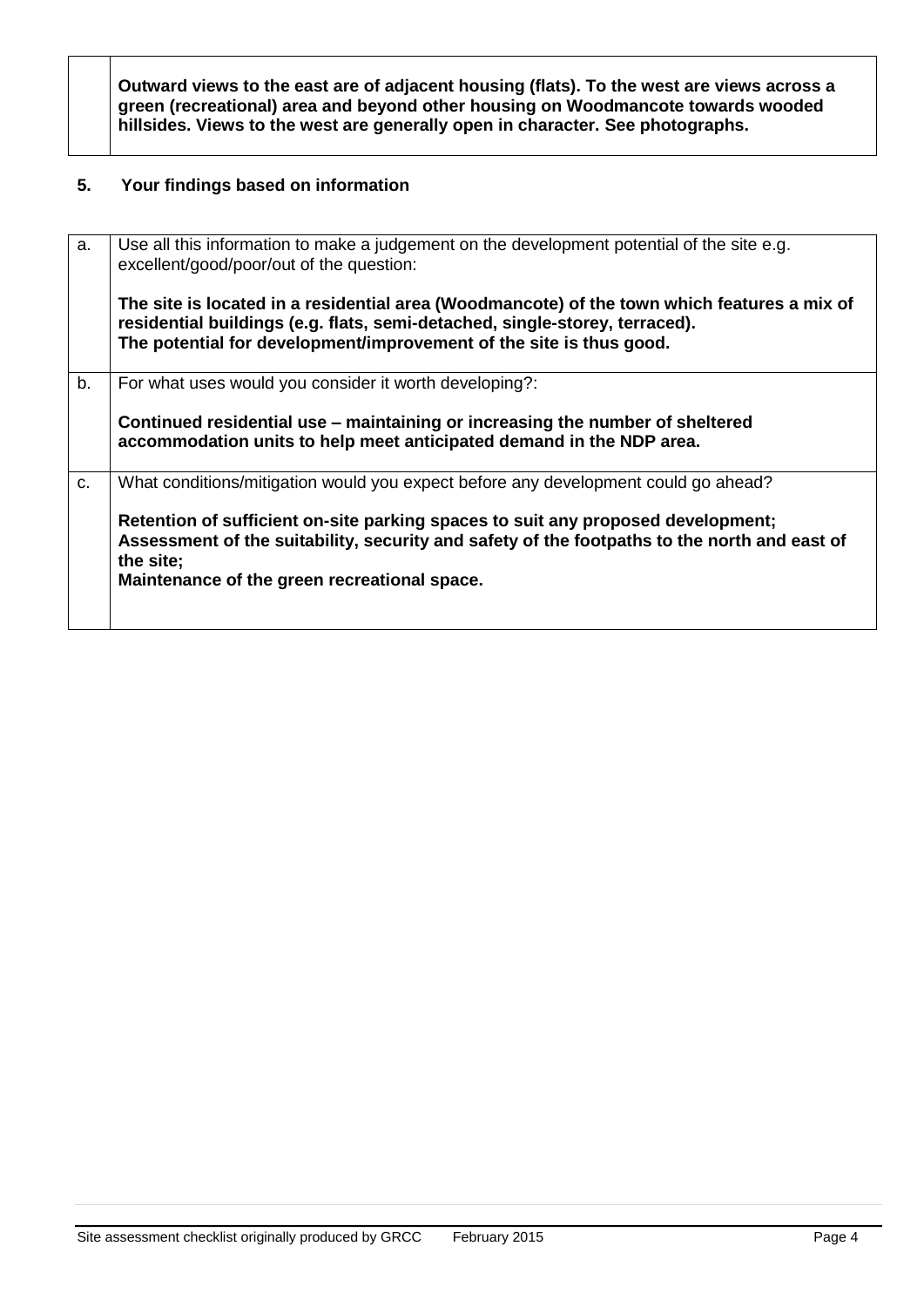### **Plans and photographs**

**(1f) Site Plan** 



# **4(e) Photographs of site**



*West side of site viewed from North (left) and South (right)*